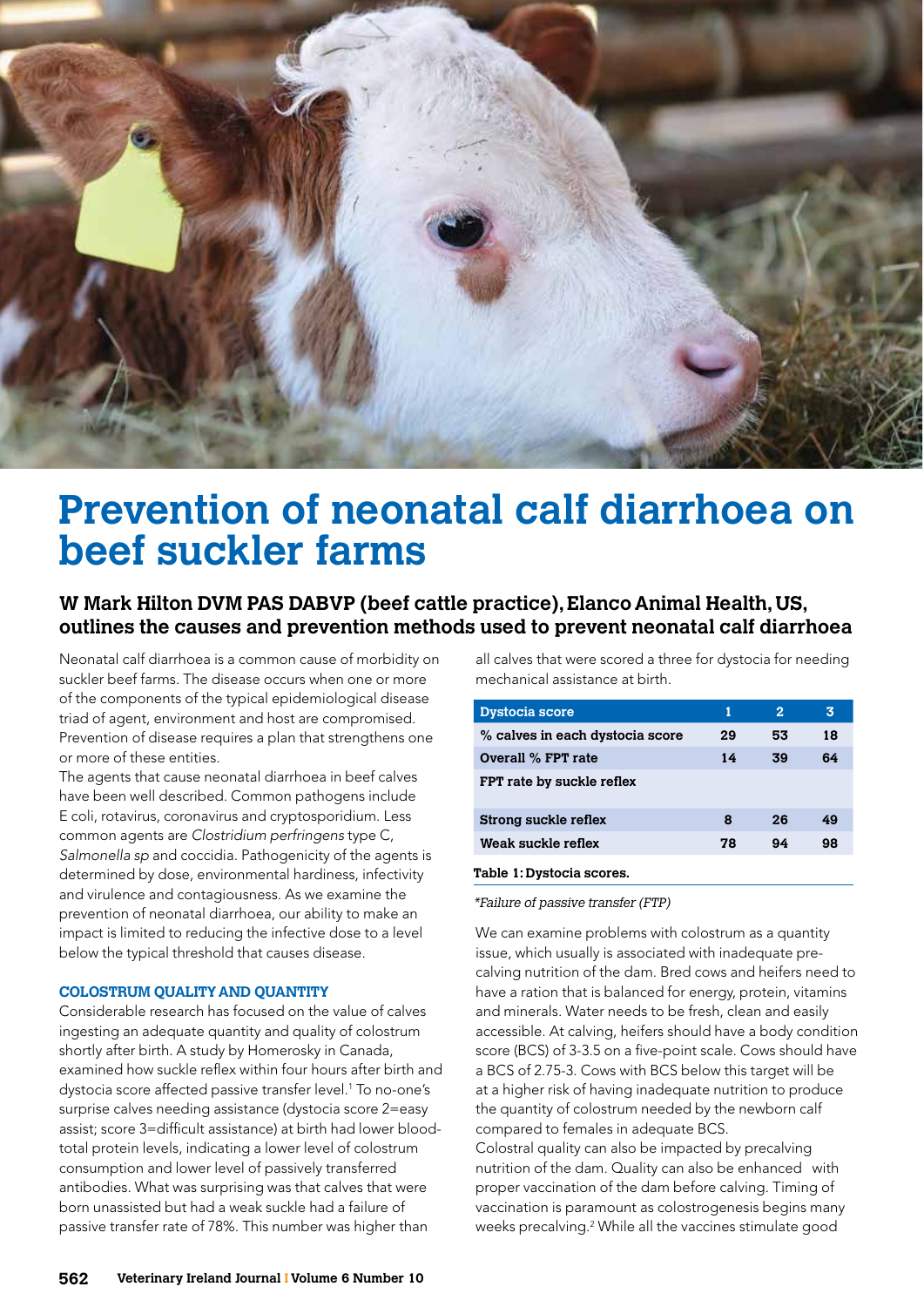immunity to the pathogen in the vaccine, some vaccines show more effectiveness in the field than others. Since the E coli strains that cause neonatal diarrhea are only able to cause disease in calves under five to six days of age, the ingestion of colostrum that has antibodies to E coli are perfectly designed to combat this disease due to its very short period of infectivity. While the rotavirus and coronavirus vaccines also stimulate an excellent immune response, the fact that both of these viruses can cause disease for weeks after the calf is born, makes this vaccine less clinically effective in the field. There is no vaccine for cryptosporidium and it does not appear that cows develop immunity to this disease.

### **CALF VIGOR AT BIRTH**

Another area that is vitally important to the calf ingesting the maximum amount of colostrums, is the calf's suckle reflex and vigor at birth. Precalving nutrition is vitally important to these two factors. Cows with inadequate precalving nutrition give birth to calves that are slower to stand and suckle after birth. These calves are also less tolerant to cold weather if protein is lacking in the precalving ration.3 Calf-birth weight is another risk factor in calf vigor, with calves extremely heavy or extremely light at birth having the poorest calf vigor score.

Genetics also play a role in calf vigor at birth, as there are known breed differences in calf vigor score. A calf from a heifer should be born within one hour after the appearance of the amniotic fluid, should stand in 30 minutes and nurse within 30 minutes of standing. Calves from cows should do the same as calves from heifers except that calves from cows should be born 30 minutes after appearance of the amniotic sac. If a herd is not meeting the goals of calving time progress, an examination of the genetics of the bulls, and to a lesser extent the cow, should be performed. Selecting a sire breed with less calving difficulty should improve this problem. If calves are not standing and nursing soon enough and females are in adequate BCS, selecting breeds with greater vigor score at birth and improving heterosis will improve this deficiency.

### **ENVIRONMENTAL IMPORTANCE**

The final component of the disease triad is the environment. Recent studies in the west of the US, have led to a neonatal diarrhoea prevention strategy called the Sandhills Calving System (SCS).4 Herd owners that have adopted this system for their farms and ranches have seen a very significant reduction or, in many cases, a complete elimination of morbidity due to neonatal diarrhoea. The system is based on two known scientific principles. Firstly, newborn calves born into a clean environment, will have less exposure to disease organisms. Secondly, older calves that are in the same environment as younger calves will shed disease organisms and become an incubator of disease for the younger calves. The younger calves have less resistance to these organisms compared to the older calves and the younger calves can then become ill.

The system starts with bred heifers and bred cows in separate prepartum, winter-feeding environments. These two groups then move to separate calving environments just before the first females are due to calve. We know that wintering heifers and cows together is also a risk factor for neonatal disease. Calving heifers and cows together in the same environment, even if it is an environment separate from the wintering one, increases risk of disease in all the calves. This is especially true with regard to the calves from the heifers as the heifers produce colostrum with less breadth of immunity as compared to their older herd mates. The bred cows, three years and over, are all placed in a single calving pasture or paddock. Cows that calve here are left in this pasture with their calves and calving continues for 10-14 days. After this time, cows yet to calve are moved to pasture #2. Now when cows in the second pasture begin to calve they are calving in a clean, uncontaminated environment and these calves are not exposed to the calves that are 10-14 days older as they are still in pasture #1. After seven to 10 days of calving in paddock 2, cows with calves are left here and all cows yet to calve are moved to pasture #3. This plan continues until all cows have calved. Figure 1 depicts the plan on week four of the calving season.